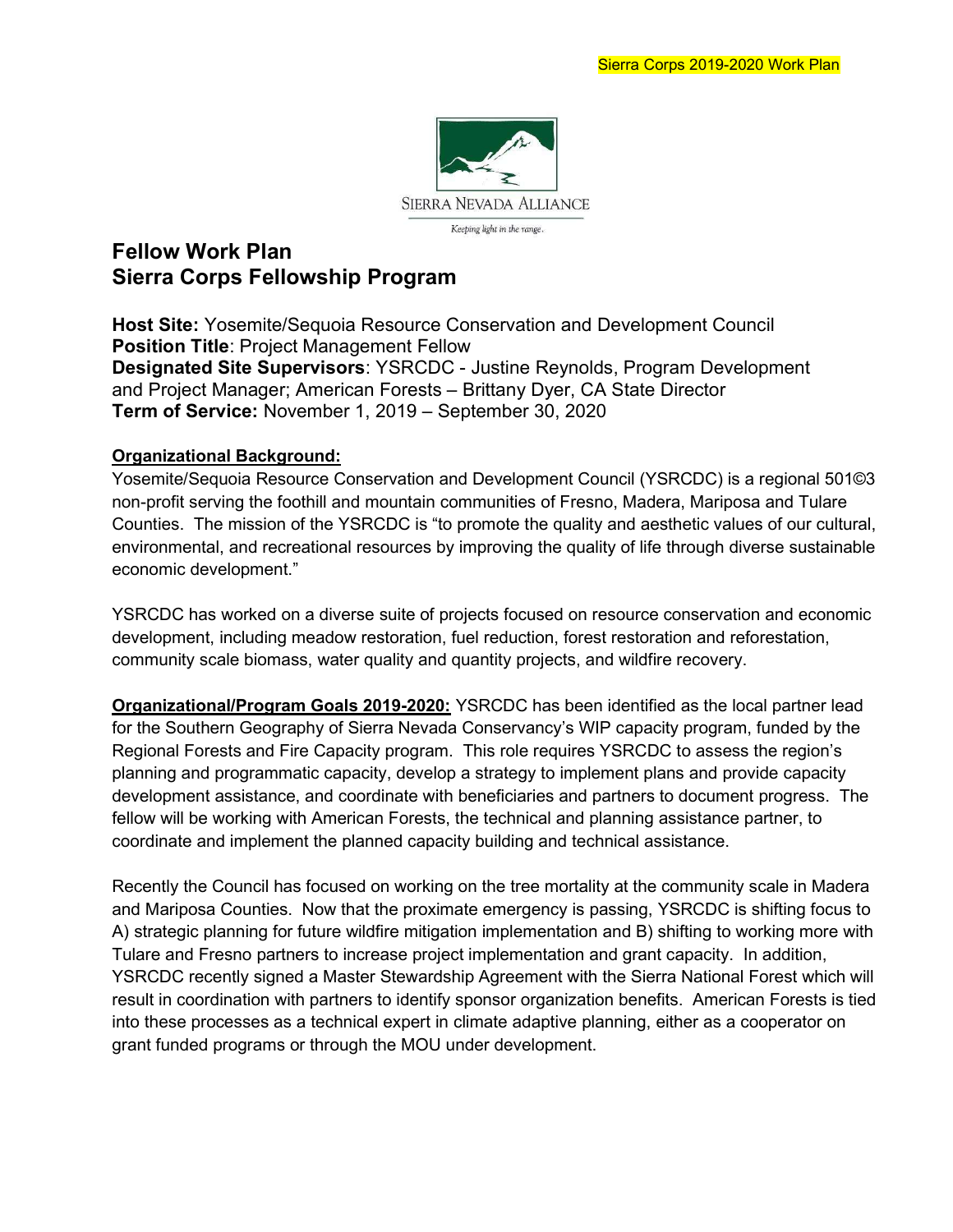During 2019/2020, YSRCDC also has the following programs and projects active which will likely be relevant to the Sierra Corps Fellow role.

- Madera Projects Southern Sierra All Lands Recovery and Restoration Program: The suite of projects being implemented under this program include reforestation and fuel reduction in the Shuteye Restoration area, fire recovery planning around the mission fire burn area, adaptive management and ecological monitoring, and climate adaptive planning workshops.
- Madera Strategic Wildfire Mitigation Project: Implementation of 5-7 strategically valuable fuel break and fuel reduction projects in eastern Madera county, and development of a Fire Resilient Madera prioritization plan to help direct coordinated planning and implementation in Madera county.
- Blue Rush Fuel Reduction Project: This project will complete fuel reduction on 450 acres of mixed-conifer forest in order to prepare an additional 900 acres for prescribed fire implementation. Included in this project YSRCDC has outreach and engagement deliverables related to supporting other Dinkey Collaborative related work.

## Fellow Work Plan Overview and Outcomes:

The Project Management Fellow performs tasks that differentiate depending on the funder and project or program at hand. The fellow is expected to be aware of all grant guidelines, deliverables and timelines. The fellow will be asked to think creatively about the tasks at hand to see how a project may be able to be leveraged or improved. The PM manages projects and programs while keeping Council's best interests at hand. This position requires attention to details, anticipating changes or adaptations, building in preventatives, ability to multi-task, and time management.

During the year, the fellow will be primarily expected to support project management, partner coordination, and outreach and engagement activities associated with Sierra Nevada Conservancy's Regional Forest and Fire Capacity Programmatic funding. This includes meeting with partners, developing capacity assessments, and supporting partners as requested to complete prioritization processes. The other half of the fellow's time will be spent supporting YSRCDC and American Forests joint projects, and working with Council sponsor organizations to provide technical assistance.

### Major Projects:

### 1. Forest Health Management

- a. Title and Focus Area(s): Southern Sierra Regional Forest and Fire Capacity program - planning, assessment, project management, technical
	- i. Priority Project: Sierra Corps member will work to support capacity assessment and program development in the Southern Sierra region. Capacity to collaboratively plan projects, prioritize projects for grant proposals and With supervision from YSRCDC Program Development Manager and AF State Director, and coordinated with Sierra Nevada Conservancy program goals, Sierra Corps member will a) conduct planning and capacity assessments in the region to determine resource and technical assistance needs; b) develop programs to increase capacity of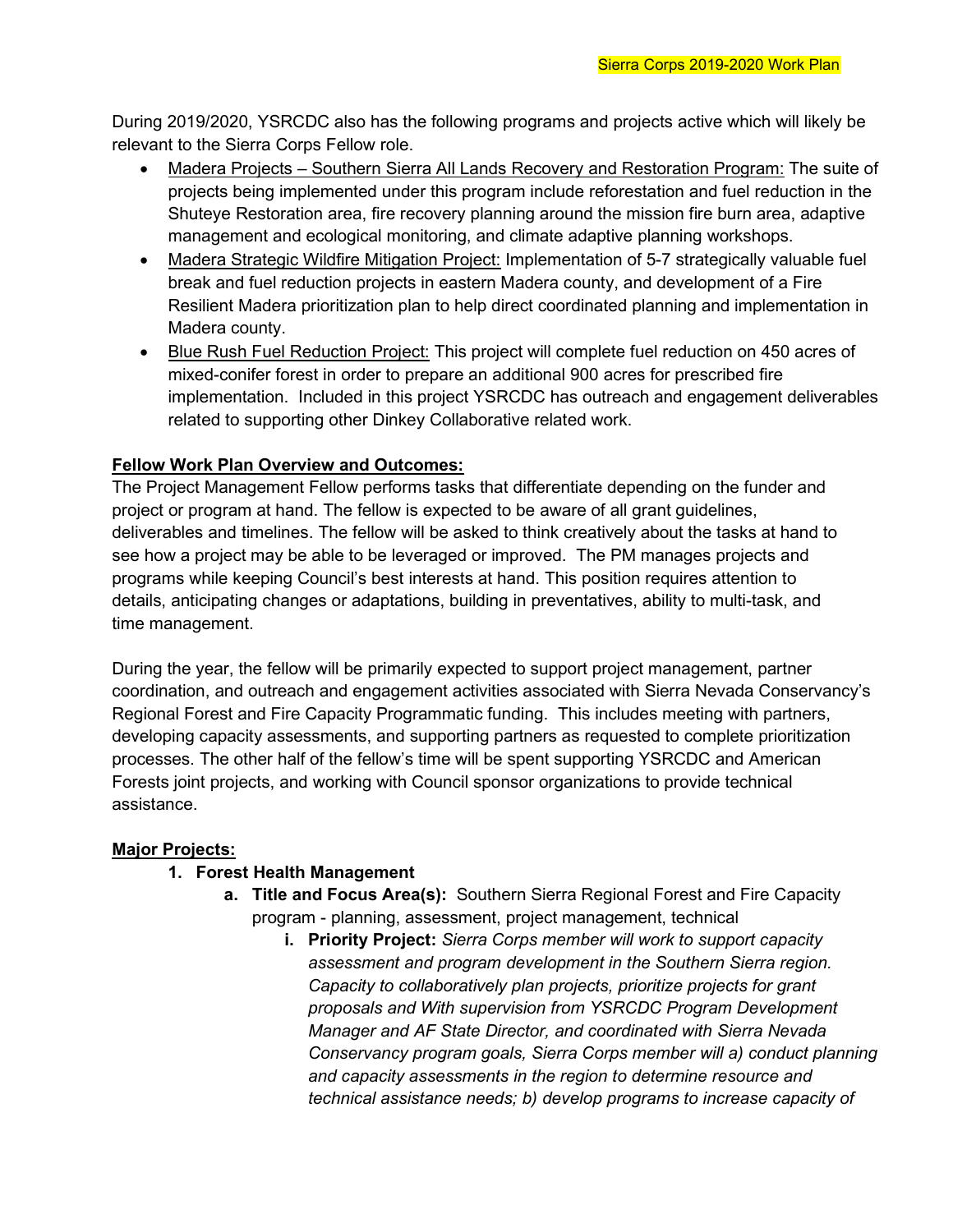key organizations and partners; c) assist Program Development Manager with managing subgrantees and ensuring completion of project deliverables; d) coordinate with American Forests to plan and implement programs to provide technical assistance to key regional organizations and partners in developing climate-adaptive restoration strategies.

- ii. Projected Hours: 1020 hours (60%)
- iii. Estimated Acres Restored, # of people educated/reached, amount of funding secured: Approximately 2,000 people reached. Some funding secured through the Regional Forest and Fire Capacity program
- b. Title and Focus Areas: Sponsor Organization Support program planning, assessment, grant writing, mapping
	- i. Priority Project: the Y/S RC&D Council is made up of 21 sponsor organizations, including Resource Conservation Districts, Fire Safe Councils, Counties, local tribes, and other resource conservation organizations, but until now have provided limited benefits to sponsor organizations. YSRCDC also recently signed a master stewardship agreement with the Sierra National Forest, which will allow the organization to more closely partner with the Sierra National Forest, and ties in our sponsor organizations as potential partners for specific project agreements under the Master Stewardship Agreement. Under supervision from the Program Development Manager and working with the Communications and Partnership Coordinator, Project Management Fellow will a) help develop sponsor organization benefits and role, b) meet with sponsor organizations and identify technical capacity and needs; c) provide limited technical assistance to sponsor organizations as needed (5-10 hours); d) create/develop YSRCDC map resource which identifies area of influence, technical capacity, key partners, and other priority data for YSRCDC sponsor organizations.
	- ii. Projected Hours: 170 (10%)
	- iii. Estimated Acres Restored, # of people educated/reached, amount of funding secured: 2,000 people outreached
- c. Title and Focus Areas: Collaborative technical support
	- i. Priority Project: YSRCDC is involved with various regional collaborative initiatives, including the Dinkey Collaborative, the SSARRP program, the MOTOR M2K program, and other collaborative planning in Madera County including the Fire Resilient Madera Workshops. YSRCDC is also partnering with American Forests and Sierra National Forest to develop a collaborative planning effort to plan and prioritize projects in the Bass Lake Ranger District. The Fellow's responsibilities during this project will be to a) provide technical assistance and facilitation support to collaborative planning processes, as directed by the Program Development Manager.
	- ii. Projected Hours: 85 (5%)